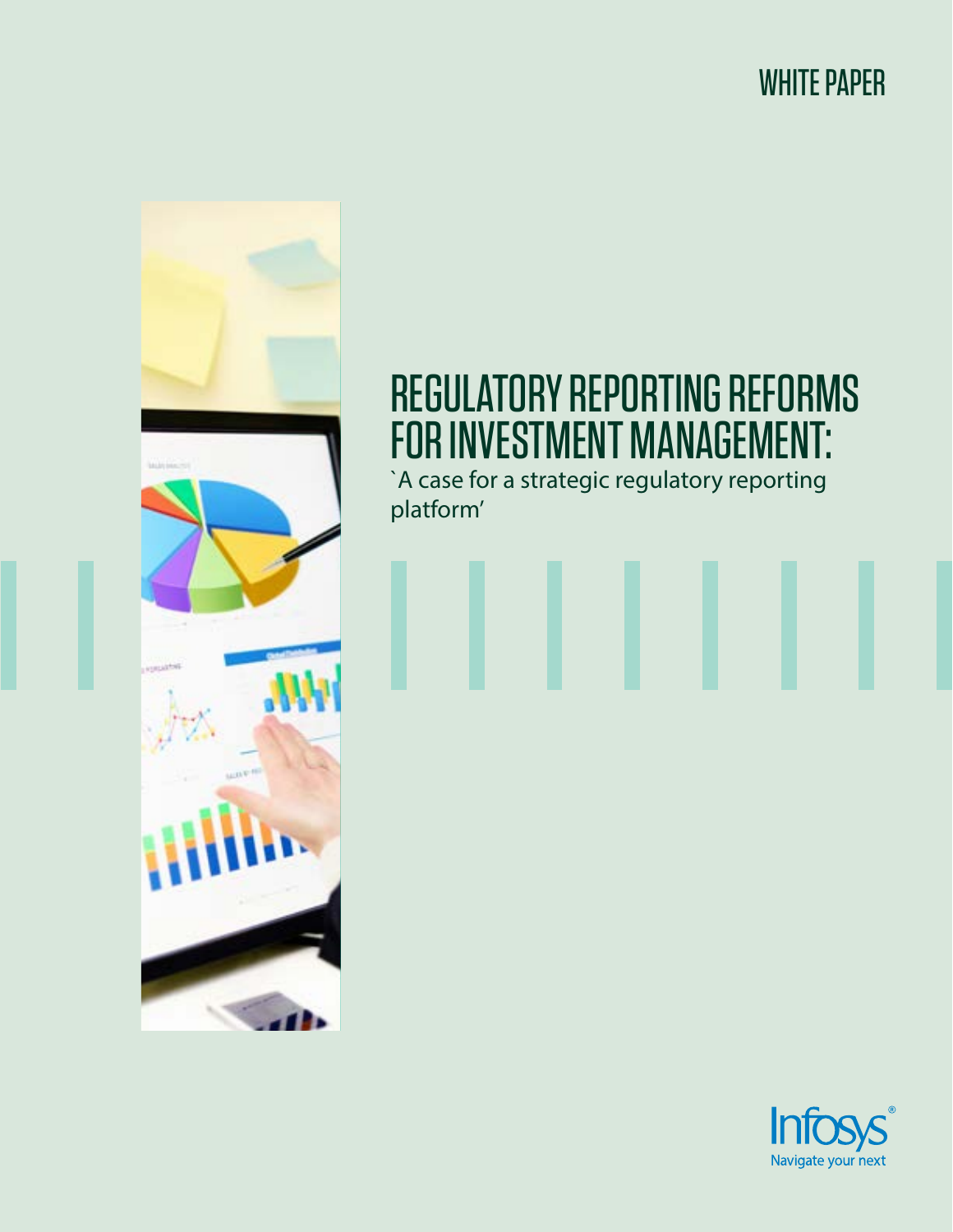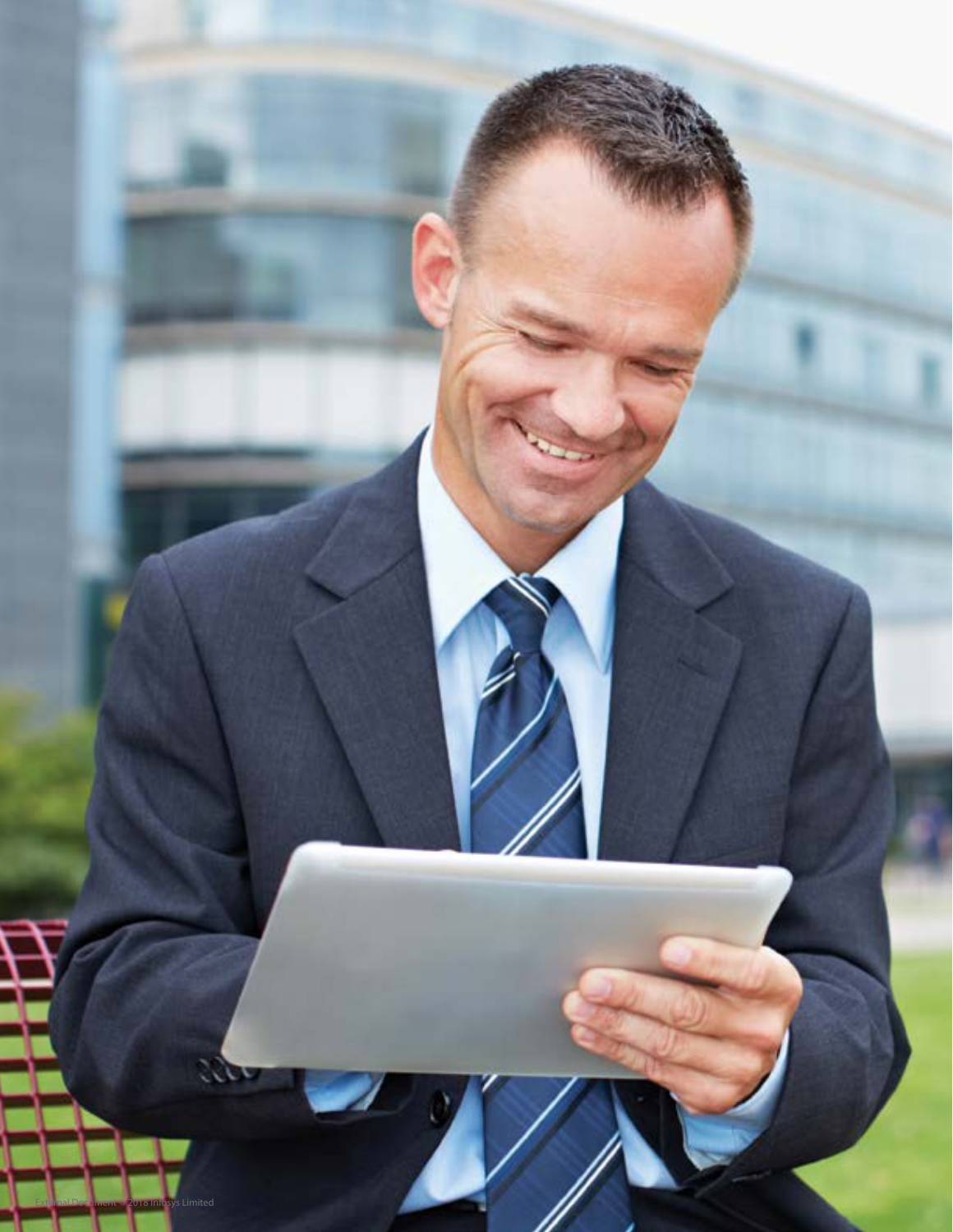

## Background and call for action

The investment management industry has seen several key changes in the past few years characterized by an ever-increasing and rapid asset-base growth, new structures, and increasing complexity of the underlying portfolio. Some of the most notable trends are:

- The amount of assets held by US mutual funds, excluding money market mutual funds and exchange traded funds, is increasing rapidly. Assets grew from US\$4.4 trillion in 2000 to US\$15.8 trillion in 2015
- Potentially less liquid mutual fund categories have grown substantially over the same period. For example, foreign bond and foreign equity funds have grown from around 11% of the total industry assets in 2000 to 19% in 2015

There are several other industry drivers for upcoming regulator driven changes in mutual funds industry:

• The long overdue modernization of the reporting requirements amidst

great advances in the technological landscape for aggregation, analysis and reporting information

- Rapid adoption of Internet as a reliable channel for dissemination of information) for Investment Management firms to SEC
- An overarching debate on potential systemic risk posed by Investment Managers and need for greater transparency by Industry participants

These factors have culminated into two recent landmark reforms proposals from SEC:

- Liquidity Risk Management Programs for Open Ended Funds
- Investment Company Reporting Modernization

This paper examines the impact of the modernization of investment company reporting on the industry participants, and our recommended approach to address the same. As part

of this proposal, SEC requires firms to significantly strengthen and update reporting and disclosure of their portfolio holdings. The highlights of this proposed rule are as follows:

- File a new monthly portfolio reporting form, Form N-PORT, that would provide portfolio-wide and position-level holdings data to the SEC on a monthly basis
- Enhanced and standardized disclosures in the financial statements
- File a new annual reporting form, Form N-CEN, that would provide certain census-type information to the SEC
- Satisfy transmission requirements by making reports accessible to shareholders on their website

Infosys believes that these changes have a major impact on buy-side firms' reporting processes, data, and infrastructure, and the time to act on these proposals is now.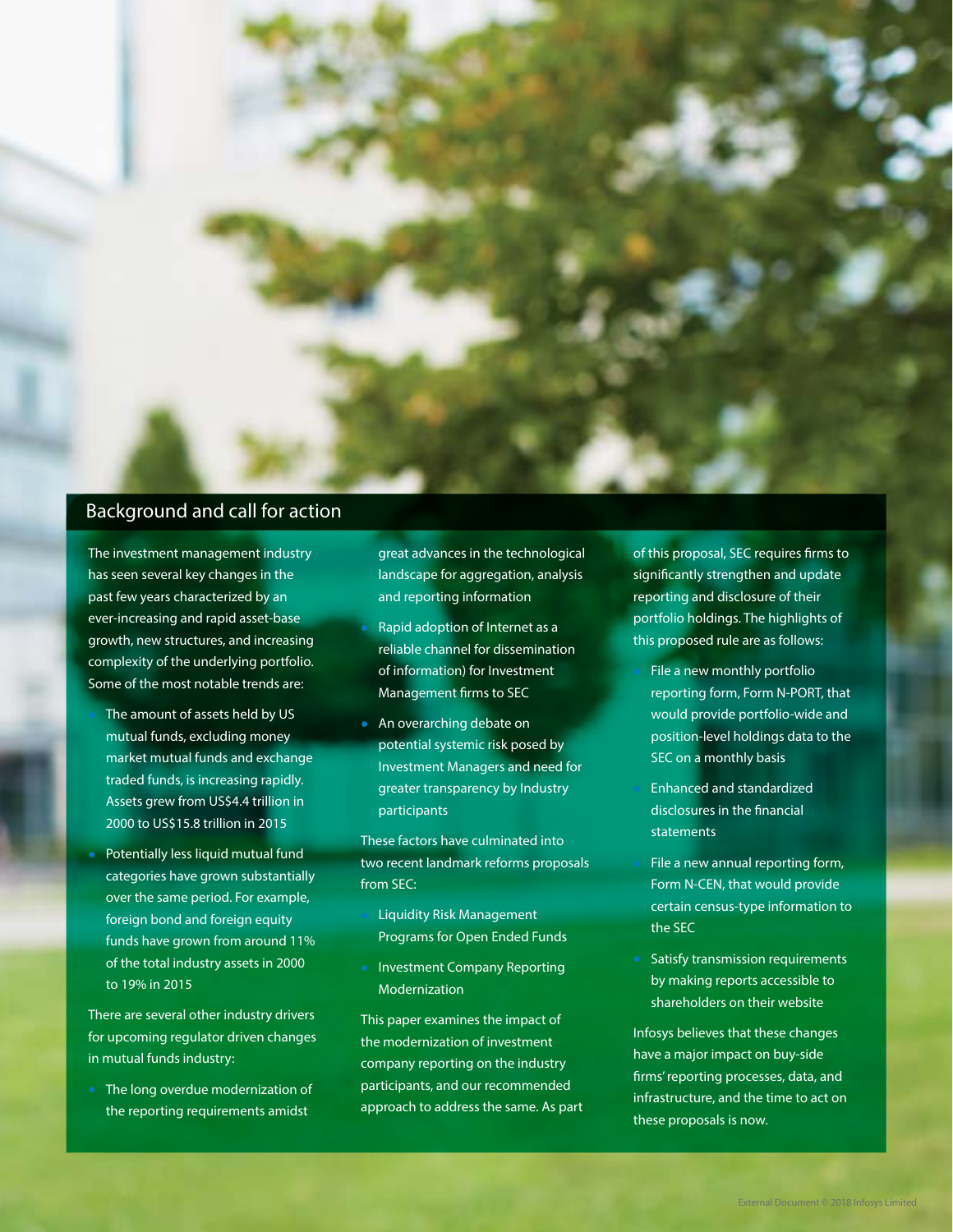# What are the changes?

Concurrent with the trends in industry, the investment management firms will have to contend with increasing the frequency, enhancing the usability, and improving the quality of the detailed disclosures of the holdings.

The summary of changes to the forms and rules for registered investment companies is as follows:

- A new form, **N-PORT,** has been introduced that would mandate certain registered investment companies to report information about their portfolio holdings in a structured data format (XML) on a monthly basis
- A new form, **N-CEN,** has been introduced requiring registered investment companies to report certain census-type information to the SEC annually. The proposals would rescind

current Form N-Q and Form N-SAR, respectively

- Changes to Regulation S-X, would require a registered investment company to include standardized, enhanced disclosure about its investments in derivatives in its financial statements as well as other disclosures related to liquidity and pricing of investments
- A new rule, 30e-3, allows registered investment companies to transmit periodic reports to shareholders on a website

#### **Form N-PORT**

In addition to providing holdings information, firms will have to disclose the following as part of the new Form N-PORT:

• Firms' use of derivatives

- Risk metrics that measure an exposure to changes in interest rates, credit spreads, and asset prices
- Information about securities lending and repurchase agreements including the counterparties that the fund is exposed to
- Information about counterparties in over-the-counter (OTC) derivatives transactions
- Information on the liquidity risk profile of the holding – market liquidity, pricing of portfolio investments, and fund flows

Apart from some general information about the fund that includes name of the registrant, name of the series, Legal Entity Identifier (LEI) number of the registrant, and series, etc., the following table captures the key schedules that are part of Form N-PORT and the corresponding information that needs to be captured:

| <b>Schedule</b>                   | <b>Key information ask</b>                                                                                                                                                           |
|-----------------------------------|--------------------------------------------------------------------------------------------------------------------------------------------------------------------------------------|
| Assets and liabilities            | Total assets, liabilities, net assets, miscellaneous securities, assets invested in controlled<br>foreign corporation (CFC) including underlying investments in a CFC                |
| Portfolio-level risk metrics      | Interest rate duration, spread duration, liquidity profile of the funds at a portfolio level (funds<br>with >20% threshold for debt and/or derivatives exposure)                     |
| Securities lending                | Counterparty information (LEI and aggregate value of all securities on loan) and position-<br>level information, fees and revenues associated, and impact on investment performance  |
| <b>Return information</b>         | Monthly returns attributable to derivatives and other investments for each of the preceding<br>three months                                                                          |
| Flow information                  | Shares sold, repurchased, reinvested, and redeemed                                                                                                                                   |
| Schedule of portfolio investments | Investment-wise details – issuer data, amount, payoff profile, fair-value level, whether<br>restricted security or illiquid asset, and counterparty details (in case of derivatives) |

*Table 1: Overview of schedules*

This information needs to be provided monthly in standard XML format within 30 days after close of each month to the Commission, and quarterly to the public (monthly of each fund's fiscal quarter) within 60 days of the end of the fiscal quarter.

#### **Form N-CEN**

The information and form attachments for N-CEN would be similar to those currently required on Form N-SAR, including background information about the firm

and its classification, as well as the identity of its principal underwriters and its officers and directors.

The following are salient characteristics of the new form: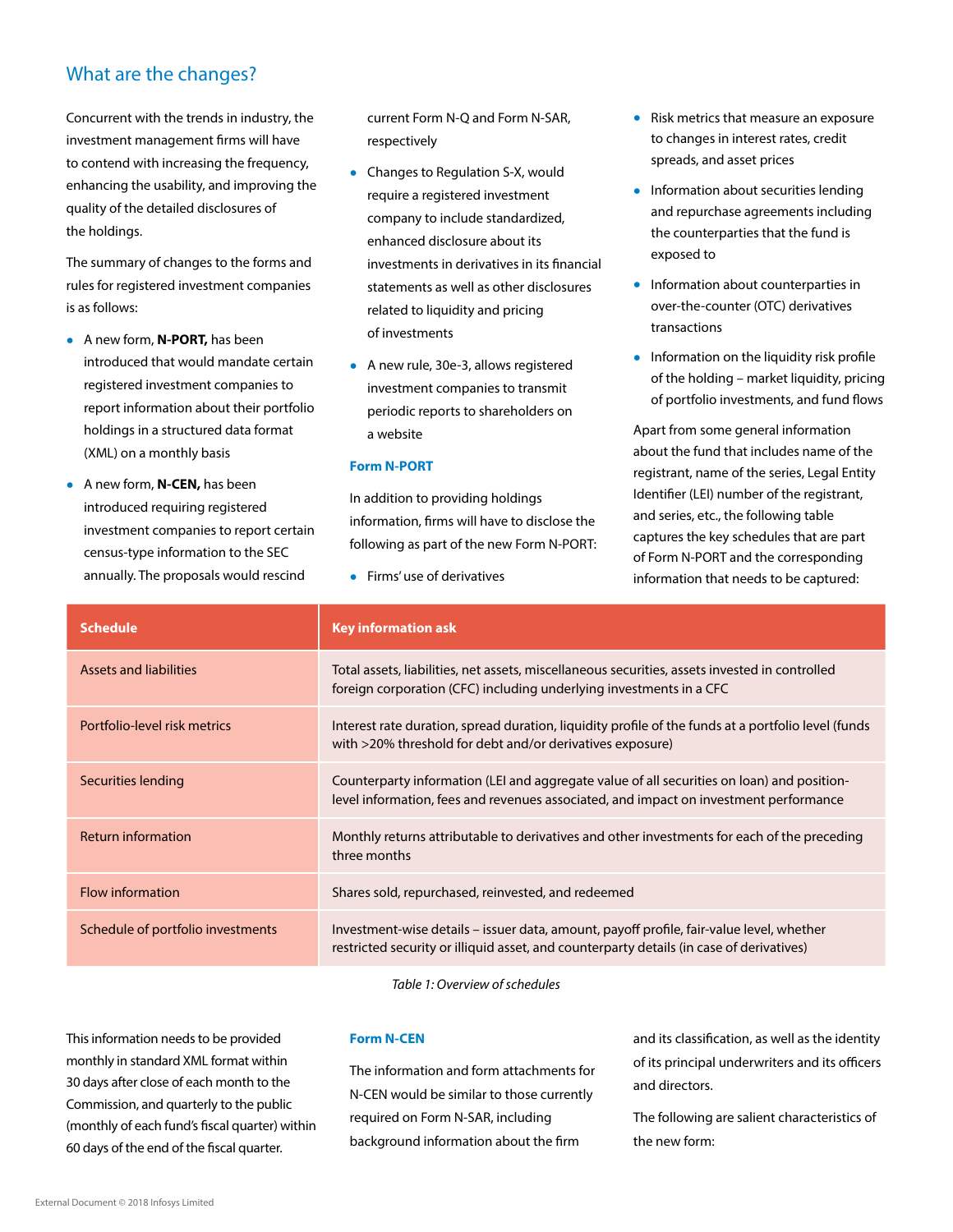- Proposed Form N-CEN would include a new item requiring reporting as to whether the firm relied on exemptions granted by the SEC during the reporting period
- Among other additional items required, the proposed Form N-CEN would include an item relating to whether an open-ended fund made any payments to shareholders or reprocessed shareholder accounts as a result of an NAV error

Other information on Form N-CEN relates to:

- o Information on classes of shares
- o Information concerning investments in CFCs
- **o** Additional information regarding their securities-lending activities, including whether the firm is authorized to engage in securitieslending transactions and whether

it loaned securities during the reporting period

- **o** Reporting on whether the firm relied on certain rules under the Investment Company Act
- o Information regarding expense limitations
- o Information on the RIC's service providers

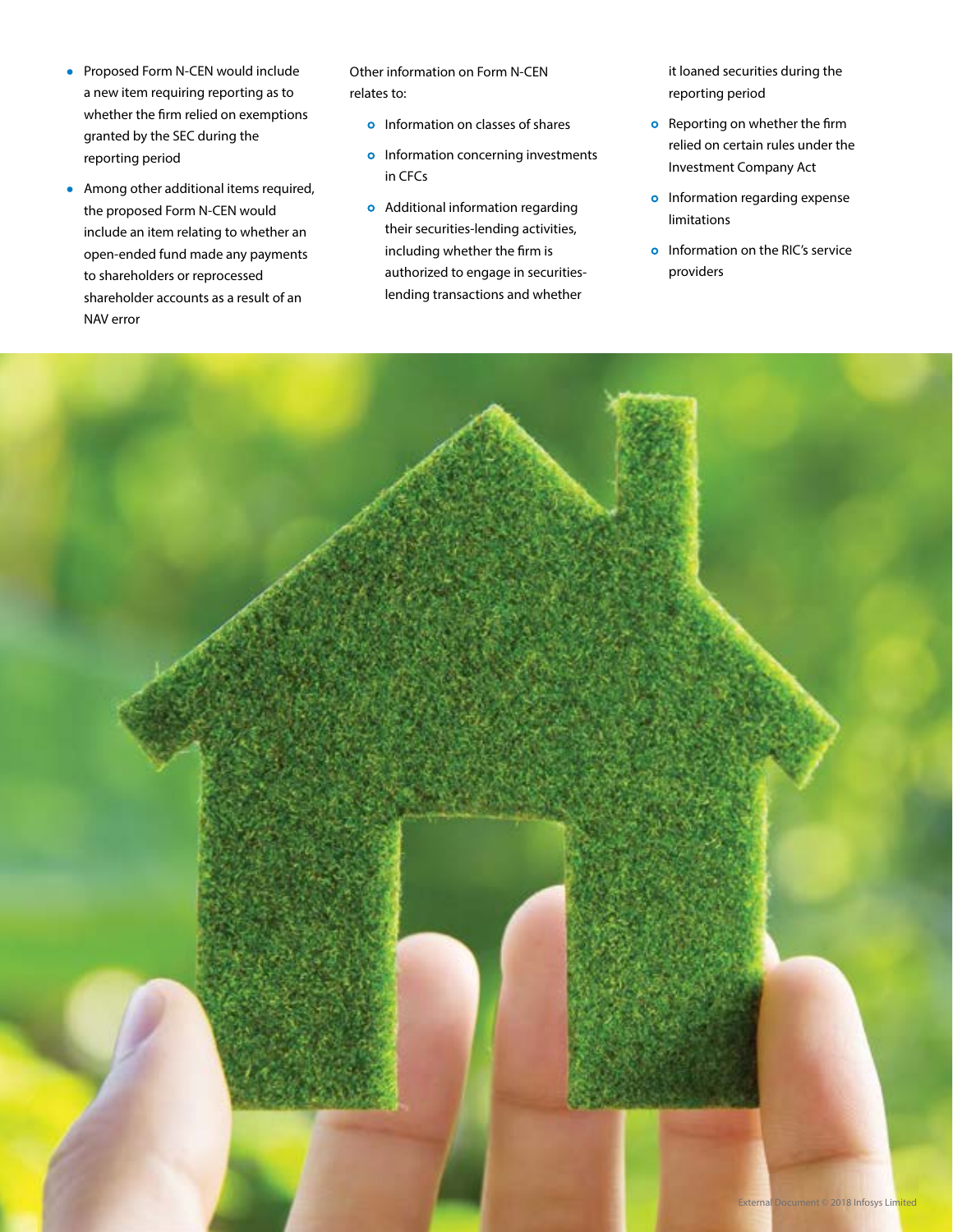# Implications and benefits to market participants

| <b>Investors / Shareholders</b>                                                                                                                                                                                                                                                  | Market regulator (SEC)                                                                                                                                                                                                                                                                                                             | Investment companies<br>/ service providers /<br>administrators (custodians)                                                                                                                                                   | Intermediaries (broker dealers<br>/ investment advisers)                                                                                                                |  |
|----------------------------------------------------------------------------------------------------------------------------------------------------------------------------------------------------------------------------------------------------------------------------------|------------------------------------------------------------------------------------------------------------------------------------------------------------------------------------------------------------------------------------------------------------------------------------------------------------------------------------|--------------------------------------------------------------------------------------------------------------------------------------------------------------------------------------------------------------------------------|-------------------------------------------------------------------------------------------------------------------------------------------------------------------------|--|
| Greater transparency<br>through disclosures<br>into fund's exposures,<br>particularly derivatives,<br>miscellaneous securities,<br>counterparties, and overall<br>liquidity profile<br>Flexibility and improved<br>information accessibility<br>via electronic /<br>web delivery | Enable improved analysis<br>and monitoring of systemic<br>risk and counterparty risk<br><b>Establish further</b><br>standardization and<br>consistency of reporting<br>information across fund<br>industry, and enable<br>peer analysis<br>Promote industry<br>standards like LEI, XML /<br>XBRL reporting in the<br>fund industry | Increased regulatory<br>burden, operational and<br>technology change impact<br>- manage a much larger<br>data set and report<br>more frequently<br>Increased risk reporting<br>Reduced burden of<br>printing and mailing costs | Additional information<br>and analysis to aid fund<br>investors' decision-making<br>Greater transparency of<br>information regarding loan<br>or borrowing of securities |  |
| Table 2: Implications for market participants                                                                                                                                                                                                                                    |                                                                                                                                                                                                                                                                                                                                    |                                                                                                                                                                                                                                |                                                                                                                                                                         |  |

# Expected challenges

The proposed mandates include substantial changes in reporting for investment companies to the SEC. Some of the key execution challenges are:

| <b>Lack of data standards</b>                                                                                                                                                    | <b>Unavailability of</b><br>risk metrics                                                                                                                    | Lack of data granularity<br>of the information                                                                                                                                                                                                          |
|----------------------------------------------------------------------------------------------------------------------------------------------------------------------------------|-------------------------------------------------------------------------------------------------------------------------------------------------------------|---------------------------------------------------------------------------------------------------------------------------------------------------------------------------------------------------------------------------------------------------------|
| <b>Availability of Legal Entity</b><br>Identification (LEI) associated with<br>each fund<br>LEIs for the counterparties                                                          | Fund and portfolio-level calculation<br>of duration and spread associated<br>with debt instruments<br>Liquidity classification of the<br>portfolio holdings | Investment details of securities<br>$\bullet$<br>classified as miscellaneous<br>Realized appreciation / depreciation<br>$\bullet$<br>associated with derivatives and other<br>instruments on a monthly basis                                            |
| <b>Increased frequency of</b><br>reporting and reduced<br>reporting window                                                                                                       | <b>Tight implementation</b><br>timelines                                                                                                                    | <b>Limitations of the existing</b><br>technology landscape                                                                                                                                                                                              |
| The firms will likely struggle with<br>requirement to file the monthly<br>Form N-Port within 30 days of month<br>close and the yearly Form N-CEN<br>within 45 days of year close | SEC expects firms to comply within<br>18 months (likely in early- to<br>mid-2017)                                                                           | Multiple data sources and limited<br>٠<br>data reconciliation and aggregation<br>capabilities<br>Absence of a standard reporting<br>٠<br>solution compatible with regulatory<br>reporting<br>Manual processes for `record to<br>٠<br>report' life cycle |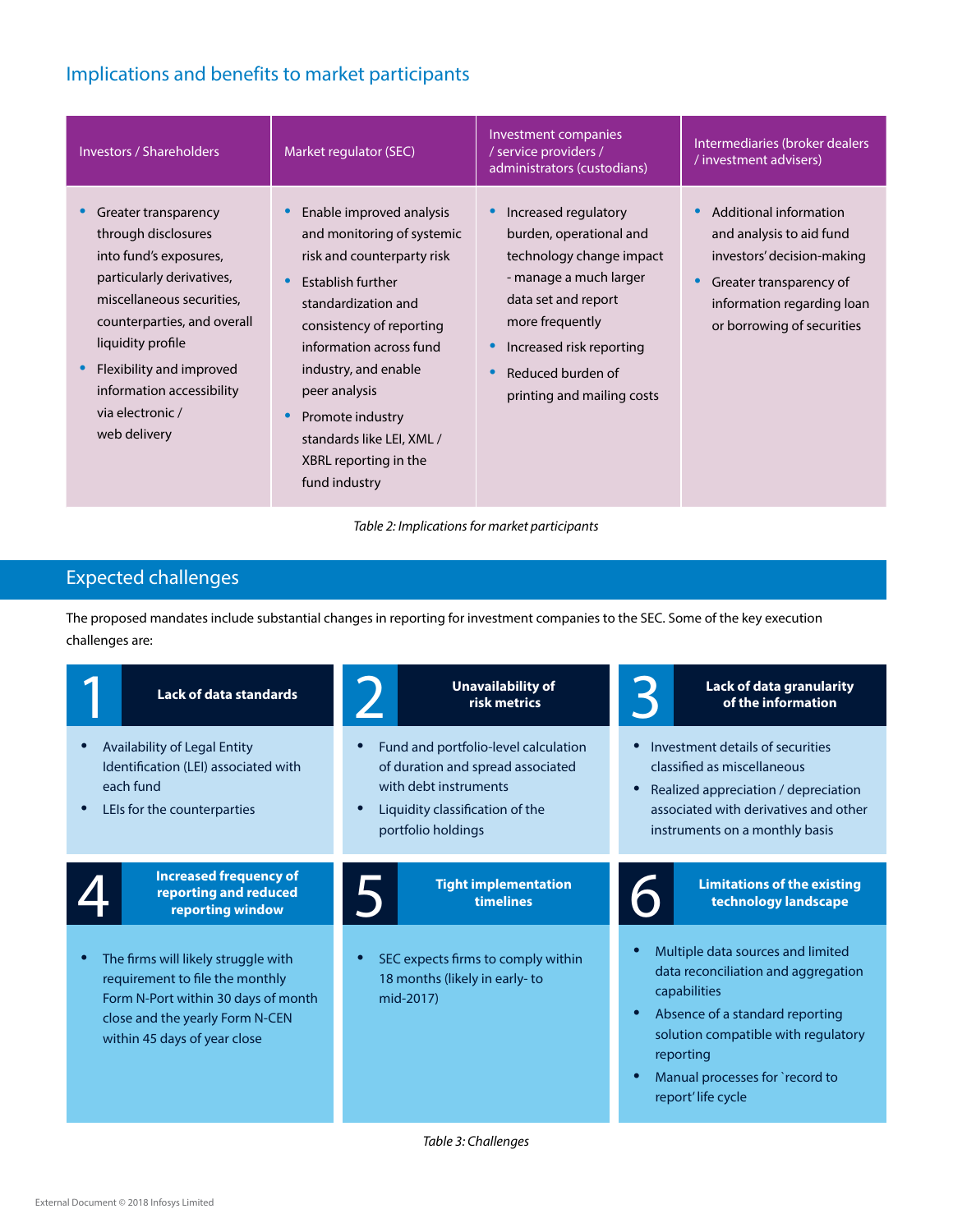

### **Recommended approach**

Infosys recommends utilizing its proprietary services suite – AiKiDo – anchored on industry-leading solutions to meet these regulatory reporting reforms. However, investment management firms will have to adhere to the following tenets before embarking on the road to implement changes proposed by SEC:

• Identify the impact on the business

processes, data, and technology infrastructure

- Adopt an agile methodology for business and technology implementation
- Choose a strategic solution for regulatory reporting
- Adopt data standards across the enterprise
- Enhance business case of the implementation by including other areas of regulatory reporting under scope
- Enable curation of rules and business logic with minimal burden on business users
- Utilize the opportunity to rationalize the regulatory reporting operating model

Harness capabilities of an *industryleading product* in meeting enhanced disclosure requirements out-of-the-box and at an accelerated rate in order to beat the anticipated deadlines by SEC.

### **Automation and intelligence (Ai) Knowledge-based management (Ki) Design for experience (Dō)**

Leverage Infosys industry *knowledge and non-invasive methods* for accelerated definition of data flow, business rules, and reporting processes.

Adopt a *design-thinking-led approach and persona analysis* for process harmonization and future-state operating model for regulatory reporting.

#### **References**

• https://www.sec.gov/rules/proposed/2015/33-9776.pdf • https://www.sec.gov/rules/proposed/2015/33-9922.pdf